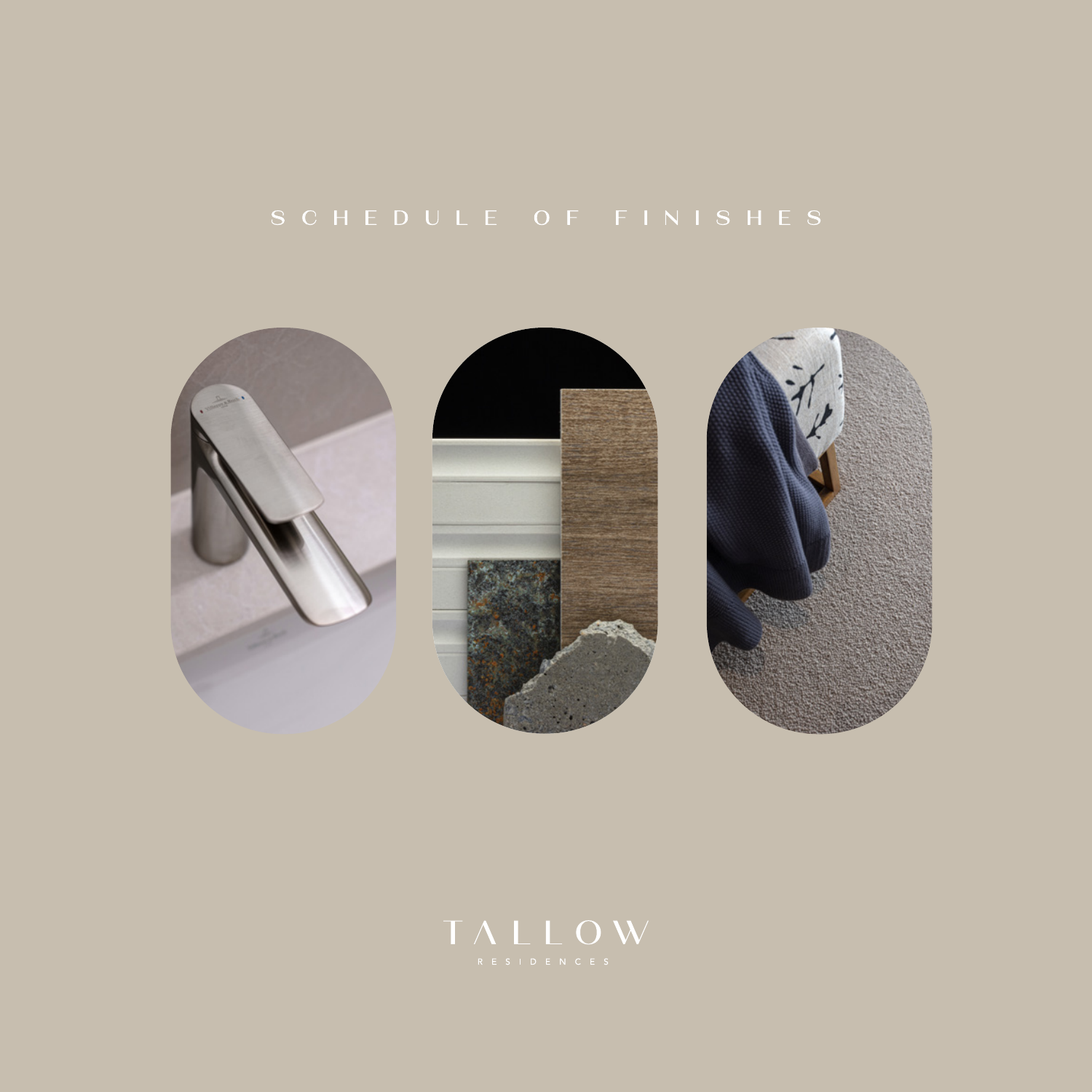# SCHEDULE OF FINISHES & INCLUSIONS

### APARTMENT INTERIORS

| <b>Internal walls</b>             | Painted flush plasterboard                           |
|-----------------------------------|------------------------------------------------------|
| <b>Floors generally</b>           | 600 x 600 nom. selected porcelain vitrified tiles    |
| <b>Bedroom floors</b>             | Selected wool carpet on premium underlay             |
| <b>Ceilings generally</b>         | Painted flush plasterboard                           |
| Internal doors                    | Painted solid core doors with painted timber jambs   |
|                                   | and anchitraves                                      |
| Internal door hardware            | Selected anchitectural door handwane                 |
| <b>Built-in robes</b>             | Custom cabinetry with premium pre-finished board     |
|                                   | to all doons                                         |
| <b>Walk-in robes</b>              | Custom cabinetry including shelving, storage and     |
|                                   | hanging provisions to Bed 1 with premium pre-        |
|                                   | finished board to all doors                          |
| <b>Windows</b>                    | Aluminium framed tinted windows with stainless steel |
|                                   | flyscreens                                           |
| <b>Sliding doors to balconies</b> | Commercial grade aluminium frames with tinted        |
|                                   | glass and sliding stainless steel flyscreens         |

# BED 1 ENSUITE, BATHROOM & POWDER ROOM

| Walls                       | Selected poncelain vitnified tiles with mosaic feature. |
|-----------------------------|---------------------------------------------------------|
|                             | Marble feature panelling to main ensuite.               |
| <b>Floors</b>               | 600 x 600 nom. Selected porcelain vitrified tiles       |
| <b>Tapware</b>              | Brushed Nickel tapware throughout                       |
| <b>Vanity bench top</b>     | Selected reconstituted stone                            |
| <b>Vanity cabinets</b>      | Custom cabinetry with premium                           |
|                             | pre-finished board to all doors & drawer fronts         |
| <b>Vanity basins</b>        | Vitreous china (white)                                  |
| <b>WC pans and seat</b>     | Vitneous china suite (white)                            |
| <b>Shower screens</b>       | Frameless clear glass                                   |
| Bath                        | Back to wall free-standing bath                         |
| <b>Bathroom accessories</b> | Selected brushed nickel wall mounted architectural      |
|                             | accessories                                             |
| <b>Heated towel ladder</b>  | Heated towel ladden with concealed wining to Bed 1      |
|                             | ensuite                                                 |

# KITCHEN, SCULLERY & LAUNDRY

| <b>Tapware</b>       | Selected brushed nickel mixers throughout              |
|----------------------|--------------------------------------------------------|
| <b>Bench tops</b>    | Selected reconstituted stone                           |
| <b>Cabinets</b>      | Custom cabinetry with premium                          |
|                      | pre-finished board generally to all fronts and         |
|                      | selected timber grain finish to feature surfaces       |
| <b>Splashbacks</b>   | Selected reconstituted stone                           |
| <b>Kitchen sink</b>  | Selected stainless steel single bowl undermount sink   |
| <b>Scullery sink</b> | Selected stainless steel double bowl sink with drainer |
| <b>Zip hydrotap</b>  | Boiling & chilled water outlet                         |
| Laundry tub          | Selected stainless steel undermount tub                |

#### APPLIANCES

| Refrigerator / freezer  | Fisher & Paykel fully integrated French doors    |
|-------------------------|--------------------------------------------------|
|                         | refrigerator / freezer                           |
| Cooktop                 | Miele induction cooktop                          |
| Oven                    | Miele 60cm convection oven                       |
| Rangehood               | Miele built-in ducted rangehood                  |
| <b>Wine conditioner</b> | Miele underbench wine conditioner                |
| Combi microwave oven    | Miele built-in combination microwave speed oven  |
| <b>Dishwasher</b>       | Miele 60cm semi-integrated underbench dishwasher |
| <b>Washing machine</b>  | Miele front loading washing machine              |
| <b>Tumble dryer</b>     | Miele front loading heat pump dryer              |
| <b>Waste disposal</b>   | Industrial standard waste disposal unit          |

DISCLAIMER: Current as at 28/2/22. This information represents the intended inclusions; however, changes may result due to availability or suitability of certain materials, specifications or selected fixtures and fittings, and purchaser variations.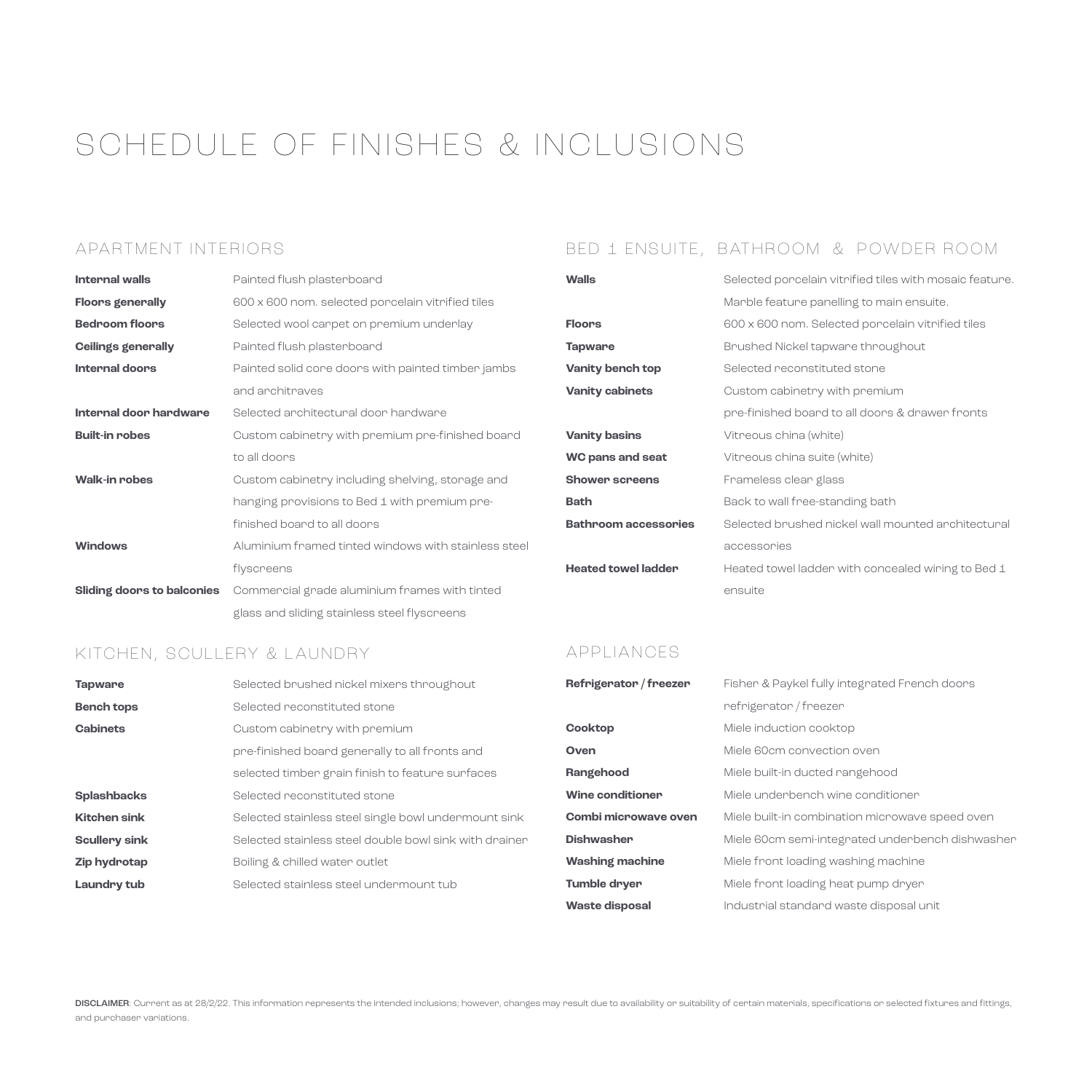# OUTDOOR AREAS

| <b>Balustrades</b>      | Semi-frameless glass                                 |
|-------------------------|------------------------------------------------------|
| <b>Floors</b>           | 600 x 600 nom. selected porcelain vitrified tiles    |
| <b>Ceilings</b>         | Custom aluminium panelling                           |
| <b>Bench top</b>        | Selected reconstituted stone                         |
| <b>Barbecue</b>         | Built-in stainless steel gas BBQ                     |
| <b>Barbecue cabinet</b> | Weather resistant substrate with pre-finished        |
|                         | board to all fronts                                  |
| <b>Bar refrigerator</b> | Selected underbench refrigerator                     |
| <b>Tapware</b>          | Stainless steel                                      |
| <b>Sink</b>             | Selected stainless steel single bowl undermount sink |
| Cooling                 | Ceiling fan to main balcony                          |
| <b>Screens</b>          | Architectural aluminium screens to drying court      |

#### SERVICES

| Air conditioning         | Fully ducted multi-head nevense cycle system.   |
|--------------------------|-------------------------------------------------|
|                          | Anchitectunal ceiling fans to living aneas and  |
|                          | bedrooms                                        |
| <b>Hot water service</b> | 2 x Instantaneous hot water units to each       |
|                          | apartment                                       |
| <b>Waste disposal</b>    | Waste disposal chute to each apartment lobby    |
| Lifts                    | 3 x 16 person lifts servicing apartment lobbies |

# ENTRY LOBBIES

| <b>Floors</b>   | 600 x 600 nom. selected porcelain vitrified tiles |
|-----------------|---------------------------------------------------|
| Walls           | Painted flush plasterboard with selected feature  |
|                 | treatments                                        |
| <b>Ceilings</b> | Flush plasterboard                                |

# LIFT LOBBIES

| <b>Floors</b>   | 600 x 600 nom. selected porcelain vitrified tiles  |
|-----------------|----------------------------------------------------|
| Walls           | Flush plasterboard with selected feature tiling to |
|                 | lift surrounds                                     |
| <b>Ceilings</b> | Flush plasterboard                                 |

# HOME AUTOMATION

Automated lighting control system

Provision for automated blinds to sliding doors in living areas and bedrooms Structured cabling for phone, TV & internet to all living areas and bedrooms Provision for NBN high speed internet

#### **SECURITY**

Gated perimeter access with video intercom control Security cameras to driveway and main entry Infra-red security system to each apartment with external monitoring capability Proximity card readers to all access points & access control to each lift Secure basement parking for two (2) vehicles, with separate lockable storage space

#### COMMUNAL AREAS

Heated lagoon pool Heated outdoor spa Fully equipped gymnasium with change facilities Covered entertaining area with built-in bar and electric barbecue Sub-tropical landscaping with auto-irrigation from harvesting tank

# MANAGEMENT

Exclusive caretaker / manager service